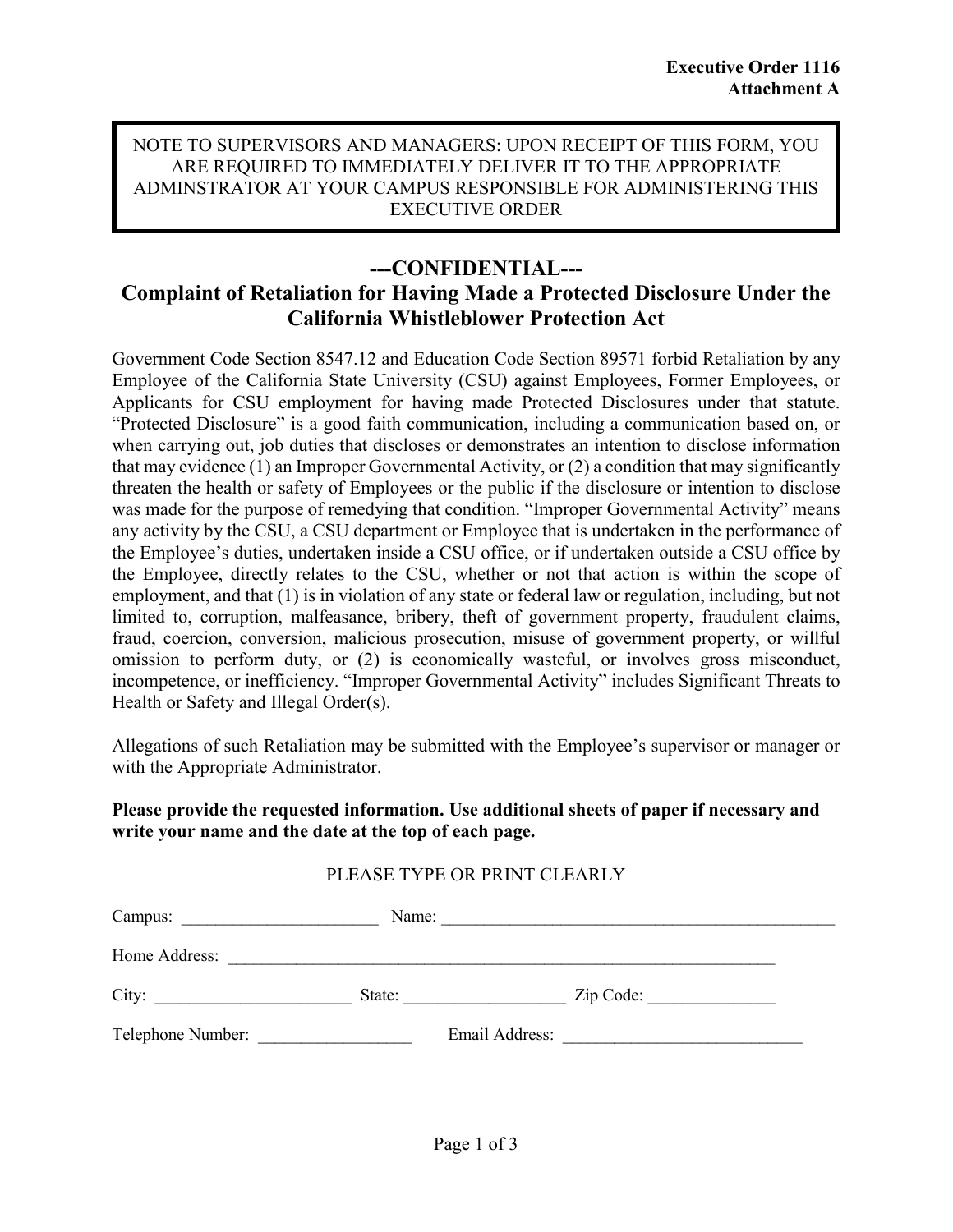### **Check one:**

 **Employee** Position title: **Former Employee** Position held on last day worked: \_\_\_\_\_\_\_\_\_\_\_\_\_\_\_\_\_\_\_\_\_\_\_\_\_\_ **Applicant for employment** Position applied for: \_\_\_\_\_\_\_\_\_\_\_\_\_\_\_\_\_\_\_\_\_\_\_\_\_\_\_\_\_\_

1. Describe in detail the actions that were the basis for the original Protected Disclosure and constituted the alleged Improper Governmental Activity. In the alternative, please provide a copy of the EO 1115 investigation report related to the original reported Protected Disclosure.

2. As related to your original reported Protected Disclosure, list all persons allegedly involved in the Improper Governmental Activity and their involvement.

3. List all persons to whom the alleged Improper Governmental Activity was reported, the date reported, and whether the report was oral or in writing (if in writing, attach a copy of the original complaint).